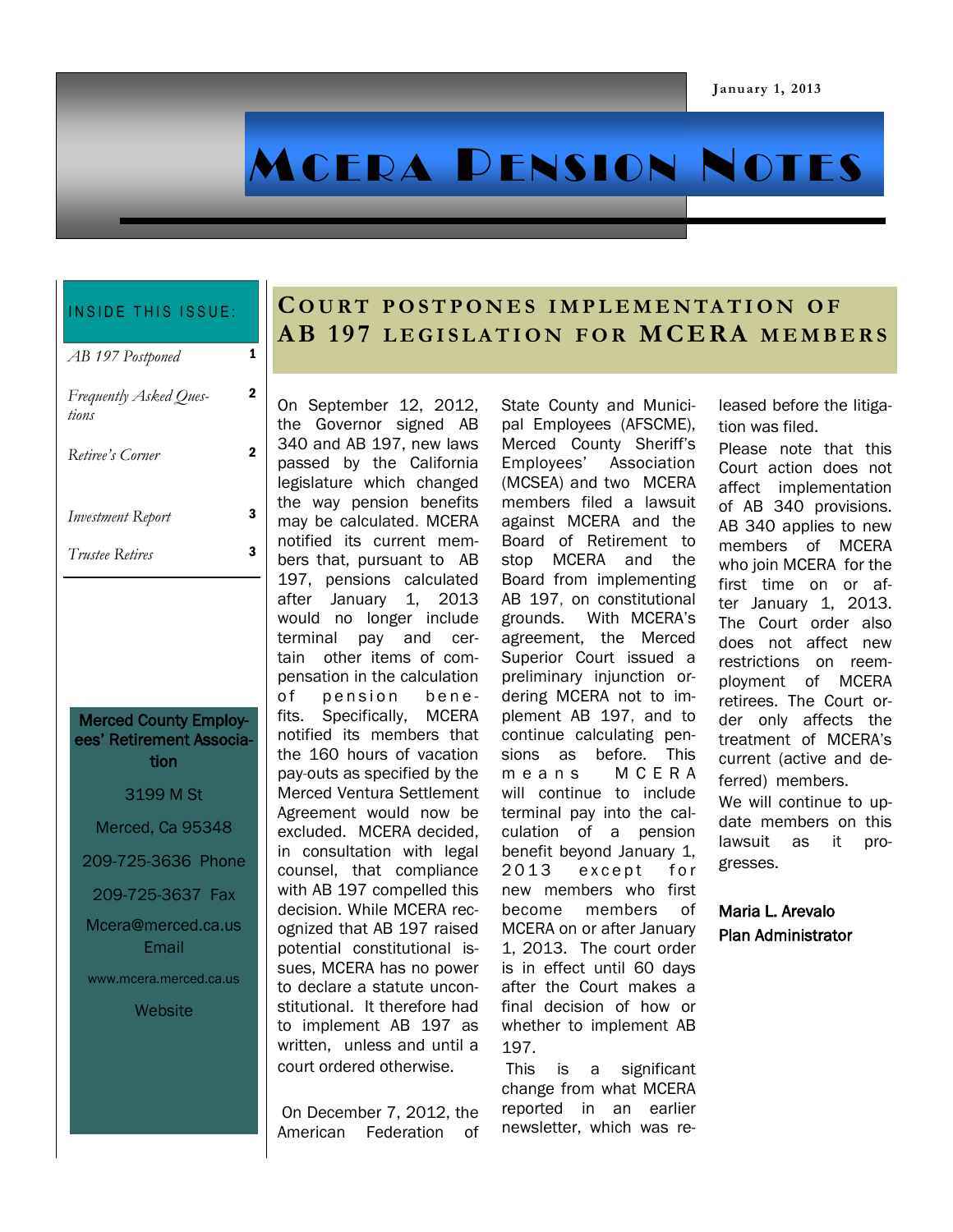## FREQUENTLY ASKED QUESTIONS ANNUAL STATEMENTS

#### Q. When do I receive my annual retirement statement?

A. MCERA mails out annual statements in early January, so if you have not received your statement by the end of January 2013 contact the office at 209 725 3636. These statements are mailed out to the address listed in payroll. The annual statement provides you with member type, safety or miscellaneous, date of birth, tier, and beneficiary (ies) on file. The account information section details the contribution balance as of December 31, including total interest on account and total contributions on deposit. Lastly, the annual statement provides members with retirement service credit. If you have any questions or need to report discrepancies contact MCERA.

Q. My annual statement has the wrong beneficiary (ies) on file?

A. It is important for both retirees and active employees to have a current beneficiary on file at all times. Should something happen, MCERA may need to contact and distribute appropriate paperwork in order to distribute any remaining benefit or continuance to beneficiary (ies). As a retiree, should the beneficiary predecease the member, a new beneficiary must be named in order to receive any death benefits. To update a beneficiary, contact MCERA to have a form mailed to you or all change forms may be downloaded from our website at [www.mcera.merced.com](http://www.mcera.merced.com)  under forms & information link

#### Q. Why does MCERA require a copy of my divorce decree in order to update my beneficiary? A. MCERA's policy requires that before a beneficiary change is completed, especially when a spouse is being removed ,a copy of the member's divorce decree is requested in order to complete any change. If not submitted, it will be a requirement at retirement. The State of California is a community prop-

erty state and MCERA must make due diligence attempts to verify whether a non member spouse was awarded a "community property percentage" of a member's retirement benefit. Requiring the divorce decree at the time of a beneficiary change involving a spouse , eliminates the need to obtain a copy of the divorce decree at the time of your retirement.

#### Q. Can I borrow from my MCERA retirement contributions?

A. No, federal law prohibits MCERA members from withdrawing their retirement contributions while they are in active service.



## **Retiree Pay Dates**

The retiree payroll dates for 2013 are:

January 31, 2013

February 28, 2013

March 29, 2013

April 30, 2013

May 31, 2013

June 28, 2013

July 31, 2013

August 30, 2013

September 30, 2013

October 31, 2013

November 29, 2013

December 31, 2013

## RETIREE'S CORNER

Life happens, changes happen and sometimes so quickly , that in the chaos of these changes , you may over look notifying our office of these important events. When you change your name, address, or phone number , please make sure to notify MCERA so we don't lose track of you. Other significant changes include a divorce, a new marriage, a bank account change, tax changes or the death of a beneficiary.

For any of these life event changes , the corresponding forms will need to be completed and submitted to MCERA. Please keep in mind that if a beneficiary predeceases you ,a copy of their death certificate, along with a survivor form ,will need to be submitted ( please note, new survivor will not receive a continuance).

If you wish to change your current federal and state tax withholdings you can

either contact our office or s i m p l y download the form directly from our website and submit

it to our office. Although MCERA cannot provide you with any tax advice we will be more than happy to assist you with filling out the form.

If you were wondering about a Cost of Living adjustment, sit tight, information about that will be published in our next issue in April.

**LIFE CHANGES** » SEE COMPLETE COVERAGE

#### Brown Bag Meetings

Next Brown bag meeting will be held on February 20, 2013

> Location: **MCERA** 3199 M St Merced CA 95348

To reserve a seat: Mcera@co.merced.ca.us Or 209-725-3636